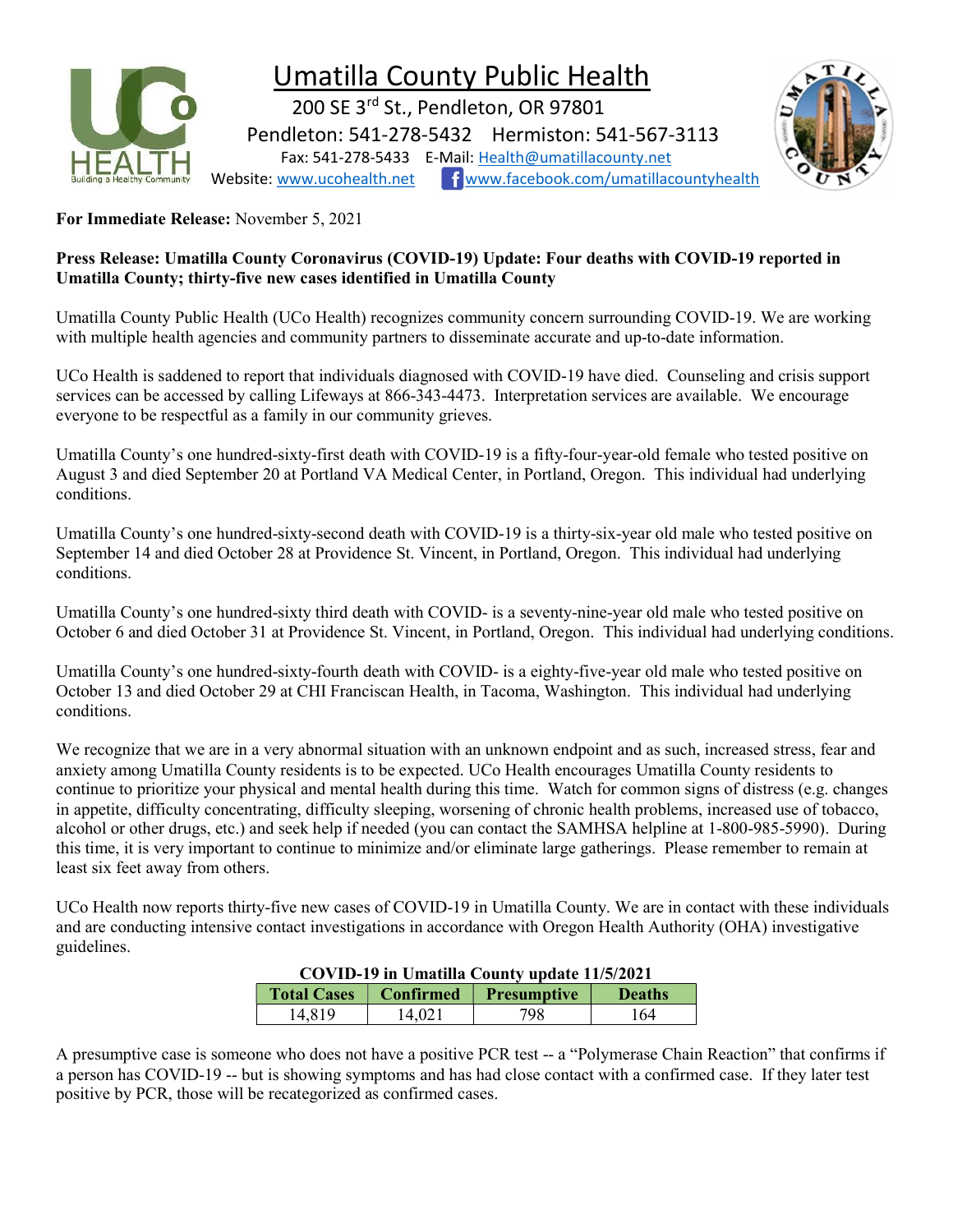

It is imperative that any person who is exhibiting symptoms of respiratory illness stay home. UCo Health continues to discover instances where individuals are continuing to work while sick. Now, more than ever, it is important for businesses to ensure that employees are not coming to work sick. Employees may feel internal and external pressure to work through mild illness. Businesses are encouraged to develop flexible leave policies to support employees who become ill and establish procedures for sending employees who are not feeling well home. Anyone who is exhibiting any symptoms of respiratory illness must stay home from work for 24-hours after all symptoms (fever, cough, shortness of breath, diarrhea, etc.) have resolved.

We are asking our Umatilla County residents to please call 211 with your questions regarding COVID-19. If you are exhibiting symptoms such as fever, cough, or shortness of breath, call your primary care provider FIRST to discuss the next steps. If you are experiencing a medical emergency, call 911.

COVID-19 does not target people of any certain race, ethnicity, country of origin or geographic location. Increased community spread of COVID-19 can occur anywhere in Umatilla County at any time.

We will continue to update our Umatilla County Public Health Facebook page as new information becomes available. County specific data is available on the Regional COVID-19 Data Dashboard and will be updated Monday-Friday. To access the Regional COVID-19 Data Dashboard, please visit:

http://www.co.umatilla.or.us/health/COVID\_Region9\_Dashboard/. Please refer to the Oregon Health Authority and CDC COVID-19 websites for additional information.

For media inquiries please contact: OHA Joint Information Center (JIC) staff States and Dubble UCo Health 971-673-2097 health@umatillacounty.net orcovid19.media@dhsoha.state.or.us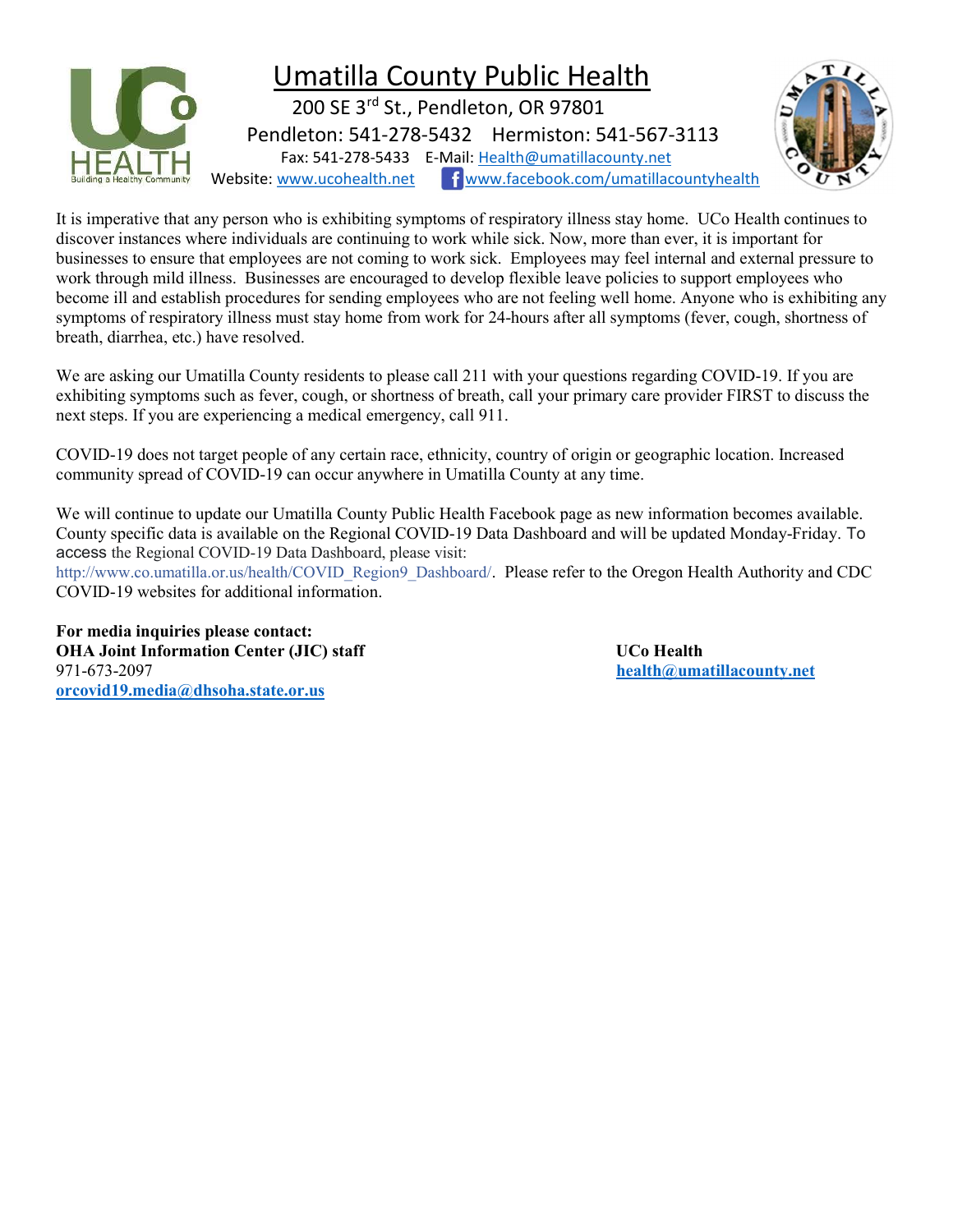

## Umatilla County Public Health

 200 SE 3rd St., Pendleton, OR 97801 Pendleton: 541-278-5432 Hermiston: 541-567-3113 Fax: 541-278-5433 E-Mail: Health@umatillacounty.net Website: www.ucohealth.net Fwww.facebook.com/umatillacountyhealth



Para publicación inmediata: 5 de Noviembre de 2021

Comunicado de prensa: Actualización del coronavirus del condado de Umatilla (COVID-19): Quatro muertes con COVID-19 fueron reportados en el condado de Umatilla; treinta y cinco han sido identificados en el condado de Umatilla

El departamento de Salud Pública del Condado de Umatilla (UCo Health) reconoce la preocupación de la comunidad en torno a COVID-19. Nosotros estamos trabajando con múltiples agencias de salud y socios comunitarios para difundir información precisa y actualizada.

UCo Health le entristece informar que las personas diagnosticados con COVID-19 han fallecido. Se puede acceder a los servicios de asesoramiento y apoyo de crisis llamando a Lifeways al 866-343-4473. Los servicios de interpretación están disponibles. Alentamos a todos ser lo más respetuosos como una familia en lo que nuestra comunidad sufre.

La muerte ciento sesenta y uno con COVID-19 en el condado de Umatilla es una mujer de cincuenta y quatro años que dio positivo el 30 de Agosto y murió el 20 de Septiembre en Portland VA Medical Center, Portland, Oregon. Este individuo tenia condiciones subyacentes.

La muerte ciento sesenta y dos con COVID-19 en el condado de Umatilla es un hombre de treinta y seis años que dio positivo el 14 de Septiembre y murió el 28 de Octubre en Providence St. Vincent, Portland, Oregon. Este individuo tenia condiciones subyacentes.

La muerte ciento sesenta y tres con COVID-19 en el condado de Umatilla es un hombre de setenta y nueve años que dio positivo el 6 de Octubre y murió el 31 de Octubre en Providence St. Vincent, Portland, Oregon. Este individuo tenia condiciones de salud subyacentes.

La muerte ciento sesenta y quatro con COVID-19 en el condado de Umatilla es un hombre de ochenta y cinco años que dio positivo el 13 de Octubre y murió el 29 de Octubre en CHI Franciscan Health, Tacoma, Washington. Este individuo tenia condiciones de salud subyacentes.

Reconocemos que estamos en una situación muy anormal con un punto final desconocido y, como tal, se espera un mayor estrés, miedo y ansiedad entre los residentes del condado de Umatilla. UCo Health anima a los residentes del condado de Umatilla a continuar priorizando su salud física y mental durante este tiempo. Observe los signos comunes de angustia (por ejemplo: cambios en el apetito, la dificultad para concentrarse, la dificultad para dormir, el empeoramiento de problemas de salud crónicos, el mayor uso de tabaco, el alcohol u otras drogas, etc.) y busque ayuda si es necesario (puede comunicarse con la línea de ayuda de SAMHSA al 1-800-985-5990). Durante este tiempo, es muy importante continuar minimizando y/o eliminando grandes reuniones. Recuerde permanecer al menos a seis pies de distancia de los demás.

UCo Health ahora informa treinta y cinco casos nuevos de COVID-19 en el Condado de Umatilla. Estamos en contacto con estas personas y estamos llevando a cabo investigaciones intensivas de contacto de acuerdo con las guías de investigación de la Autoridad de Salud de Oregón (OHA).

## Actualización 5/11/2021 de COVID-19 en el Condado de Umatilla

| <b>Casos Totales</b> | Confirmados | <b>Presuntos</b> | <b>Muertes</b> |
|----------------------|-------------|------------------|----------------|
| 4819                 | 4.021       | 798              | 64             |

Un caso presunto es alguien que no tiene una prueba de PCR (reacción en cadena de la polimerasa) positiva, que confirma si una persona tiene COVID-19, pero muestra síntomas y ha tenido contacto cercano con un caso confirmado. Si luego dan positivo por PCR, se recategorizarán como casos confirmados.